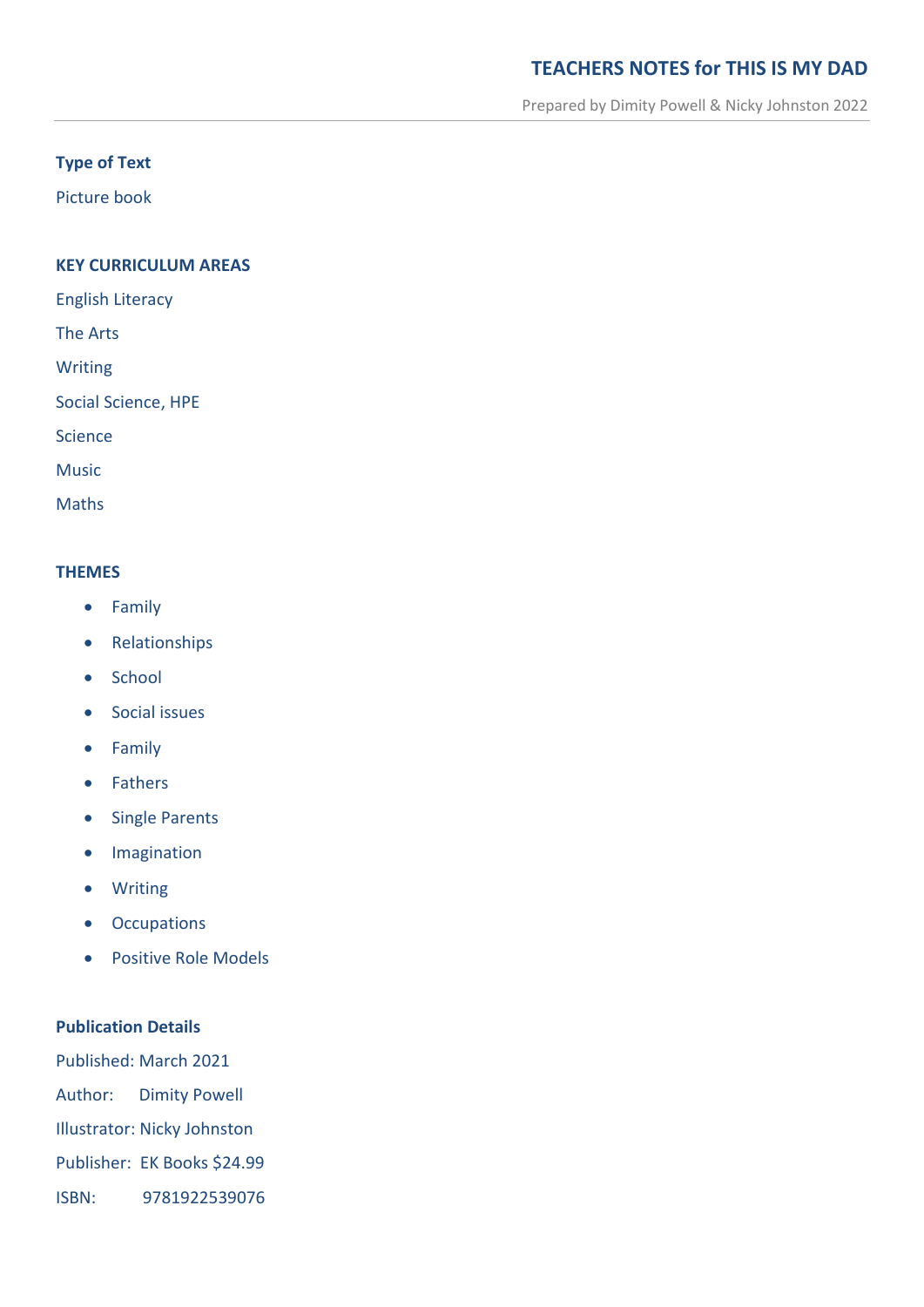Format: Hardcover 32pp

Ideal for:  $4 - 8$  year olds

These notes may be reproduced free of charge for use and study within schools and other educational institutions, but they may not be reproduced (either in whole or in part) and offered for commercial sale. **SYNOPSIS**

*Leo is an only child living with his mother who is a single parent and an enthusiastic writer of children's stories, spending much of her day (and nights) battling bad guys and conjuring up strange new worlds.* 

*Leo is accustomed to her virtual absence and comfortable with his family set-up. He loves school, especially opportunities to Show and Tell with the rest of his classmates. However, when they are invited to present a talk about their fathers, Leo falls silent and withdraws. How can he celebrate someone he has never met? Leo has never known a father figure and endeavours to find clues as to who he might have been.* 

*He never finds any and worries that he will have nothing to share on the TELL US ABOUT YOUR DAD DAY at school. It's not until Leo realises that he does know someone who is* cool, courageous and clever *that he recognises a creative and unconventional solution to his dilemma.*

### **AUTHOR BACKGROUND**

Award winning children's author Dimity Powell loves to fill every spare moment with words. She writes and reviews exclusively for children and is the Managing Editor for Kids' Book Review, one of the world's leading review sites for children's literature. She is a seasoned presenter both in Australia and overseas and believes picture books are food for the soul, to be consumed as often as possible. She regularly relishes creating her own including *Oswald Messweather* (2021), *Pippa* (2019), the SCBWI Crystal Kite Award winner, *At the End of Holyrood Lane*, (2018) and the critically acclaimed*, The Fix-It Man,* (2017).

Dimity is a tireless advocate of Kids' Lit with strong convictions about the power of storytelling, reading and writing. She loves sharing her accumulated knowledge with big and little kids and is a **Books in Homes** [Australia Volunteer Role Model,](file:///E:/ThePowells/Documents/Our%20Documents%20New/Dim) [Story City Community Mentor](https://www.storycity.com.au/stories/story-city-community-mentors/) and [G.A.T.EWAYS online and onsite](https://www.gateways.edu.au/)  [presenter.](https://www.gateways.edu.au/)

### **WRITING STYLE**

Dimity's writing style is often described as powerful and emotive, laced with humour and lilting language to soften the often sensitive subject matter she tackles. She *… seems to have the ability to touch on subjects that in other hands would seem worthy or didactic, and to make them heartbreakingly real and emotional, in a way that is accessible to both children and adults –* Brian Falkner, children's author and writing coach.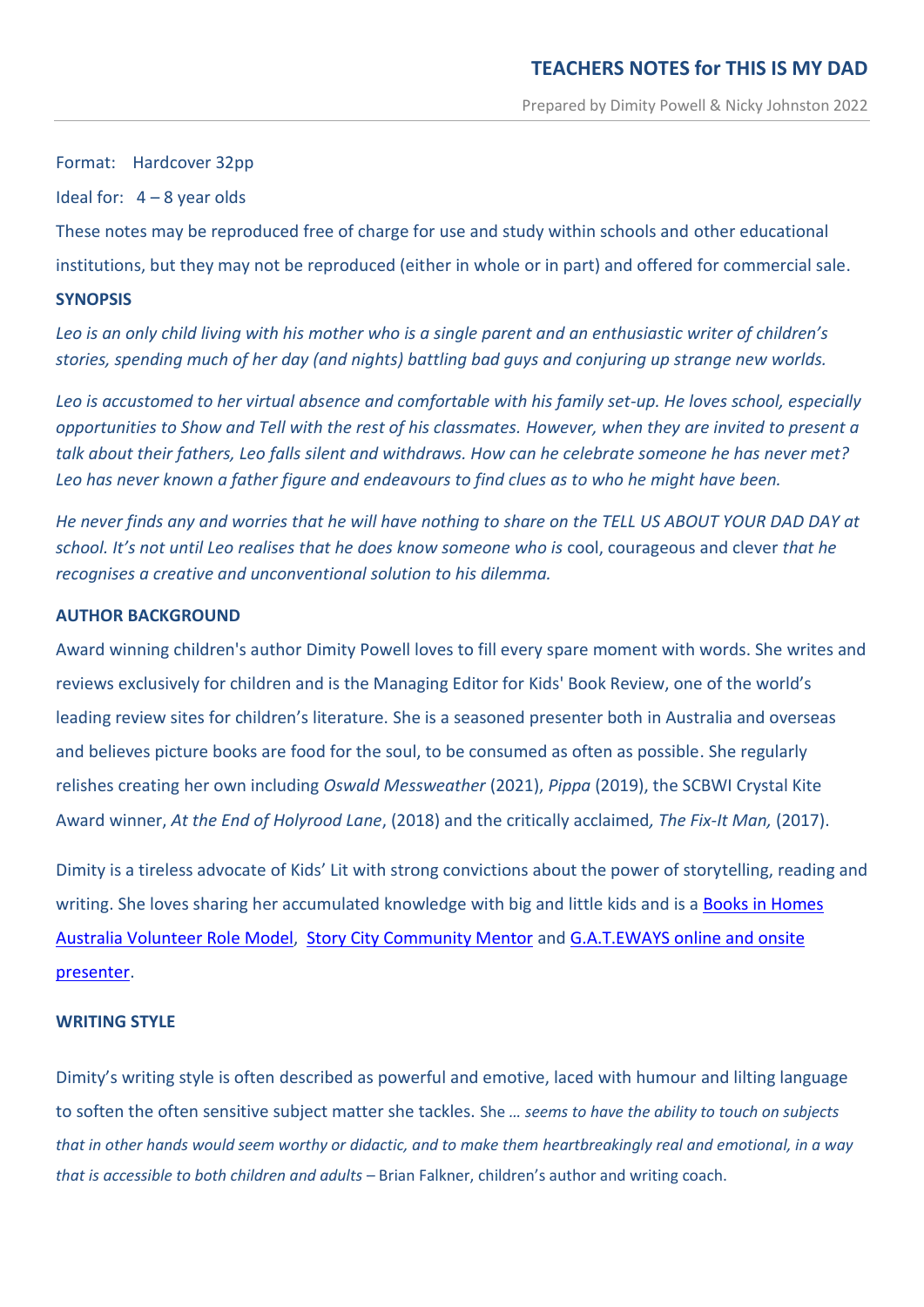*Penning Leo's story was a truly joyous experience. Leo is a character for whom I felt an immediate affinity even though I've never been in a single parent situation myself. The poignancy of his predicament was the main motivator for the language used in this narrative; a gentle combination of lilting language, occasional alliteration and a sneaky dose of ambiguity to obscure the final twist and allow readers room for their own interpretation. I love the complexity a picture book text allows even when the deliberate absence of words is included to provide space for the illustrator to express their own magic.* 

### **ILLUSTRATOR BACKGROUND**

Nicky Johnston is an educator, speaker, and author/illustrator of children's books. She is passionate about promoting emotional resilience in children and raising awareness of mental health issues. As well as teaching, she works from home writing and illustrating and has contributed to 20 books including *The Fix-It Man, At the End of Holyrood Lane* (SCBWI Crystal Kite Award Winner), *Grandma Forgets* (CBCA Notable Book), and *The Incredibly Busy Mind of Bowen Bartholomew Crisp.*

## **ILLUSTRATION STYLE**

Nicky's illustration style is often referred to as being emotive, whimsical, touching and narrative. In *This Is My Dad*, Nicky used both watercolour and pencil to illustrate and included lots of details to share more of the story adding to the cleverly written text to keep the reader guessing as to who is Leo's dad?

### **SELLING POINTS**

- Popular published Australian author and illustrator team.
- Zero 100-year readership.
- Engages the concepts of mental and emotional well-being and balance.
- Spotlights diverse family dynamics and their impact on family members and family well-being.
- Highlights global contemporary social issues in primary school classroom settings.
- Encourages appreciation of various adult occupations.
- Promotes positive (parenting) role modelling.
- Addresses the Australian primary SOSE curricula plus many other areas including English, Science, Art, HPE, and Social Sciences.
- Endearing character-driven visual narrative provides humour and sensitivity through a soothing colour palette.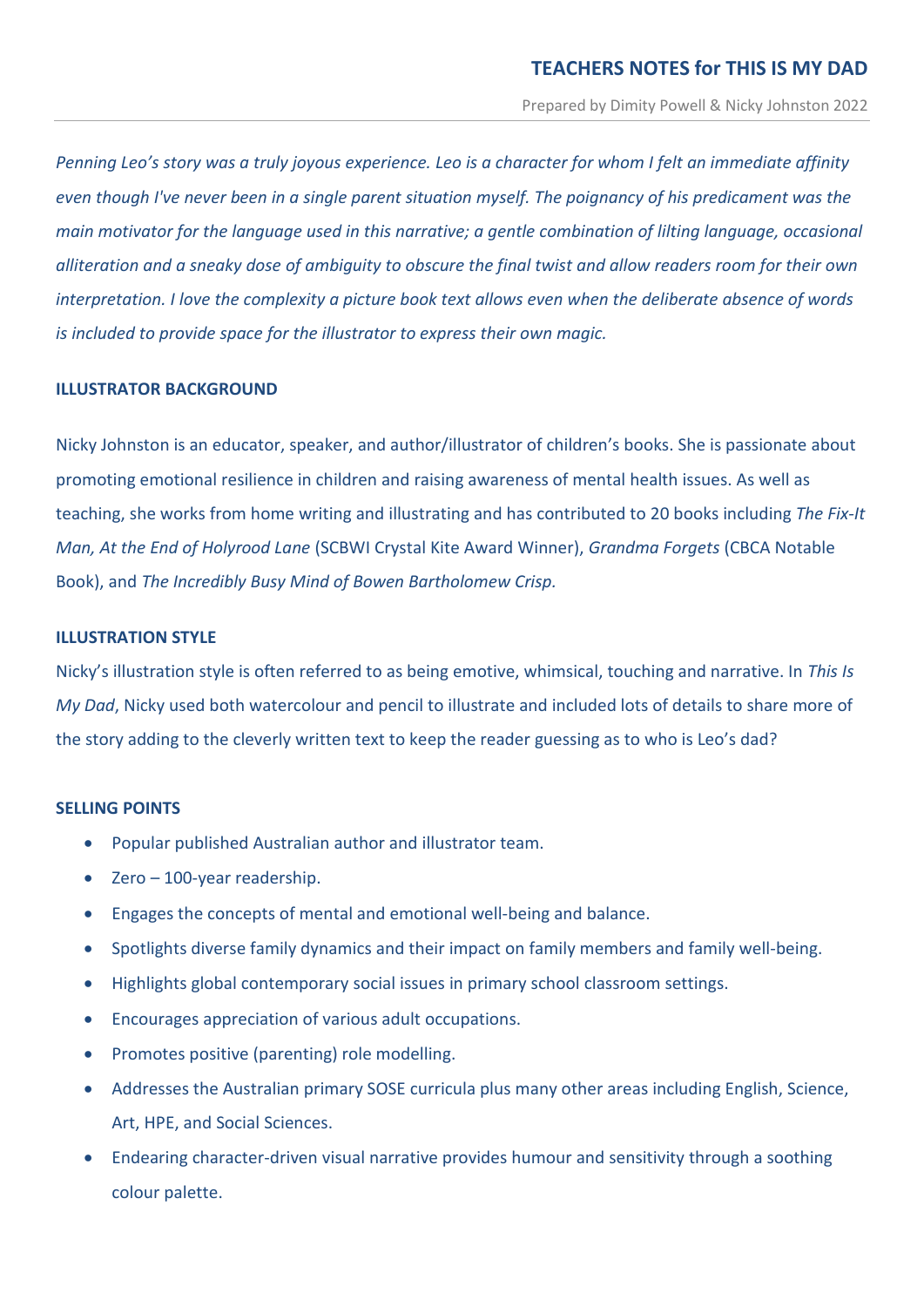### **ABOUT WRITING** *THIS IS MY DAD*

With over 10% of households in Australia comprising of a single or primary parent and of those single parents, 82% of them being female, *This Is My Dad* is a timely commentary on contemporary family dynamics and societal trends that highlights a situation many children experience within classroom set ups. Similar figures exist in countries throughout the world: in New Zealand, the Americas, the UK and Europe. Until I was prompted by a proactive teacher librarian during a Book Week visit to her school, I was only vaguely aware of these statistics. She highlighted a notable absence of mainstream picture books featuring children who had never known a 'father figure' and or had no significant male model in their lives. To furnish school libraries and homes with a story that embraced this theme was an idea I simply couldn't let evaporate.

The absence of Leo's father could be indicative of numerous situations: father abandoned the relationship before the child was born, FIFO dad, imprisoned dad, deceased dad, LGBT situations; the point being that there is no opportunity for the child to make any real, meaningful contact with their biological father and therefore in essence they have no dad – to celebrate – as it were.

*This Is My Dad* suggests that although the presence of strong positive male role models is crucial to a child's well-being and healthy emotional balance, it is simply not always a realistic possibility and that the strengths and attributes of primary carers – be they female, single-parents, same-sex parents, grandparents or otherwise – are equally worthy of celebration. The opportunity to push this family dynamic into the spotlight and the way Leo's show and tell experience concludes still chokes me up. For me, that kind of reaction is how I know this story works.

#### **ABOUT ILLUSTRATING** *THIS IS MY DAD*

Having lived the first seven years of my life in a single parent family, I know firsthand how the role of both parents can sometimes fall onto one. I delved into my own memories and feelings when illustrating this book. I wanted the pride of Leo (at the end of the book) to be visible and understood by all single parents who may feel they are not enough. Kids aren't great at communicating this until they much older and as a kid, all they need is to be loved, cherished and supported, by whoever they have in their world.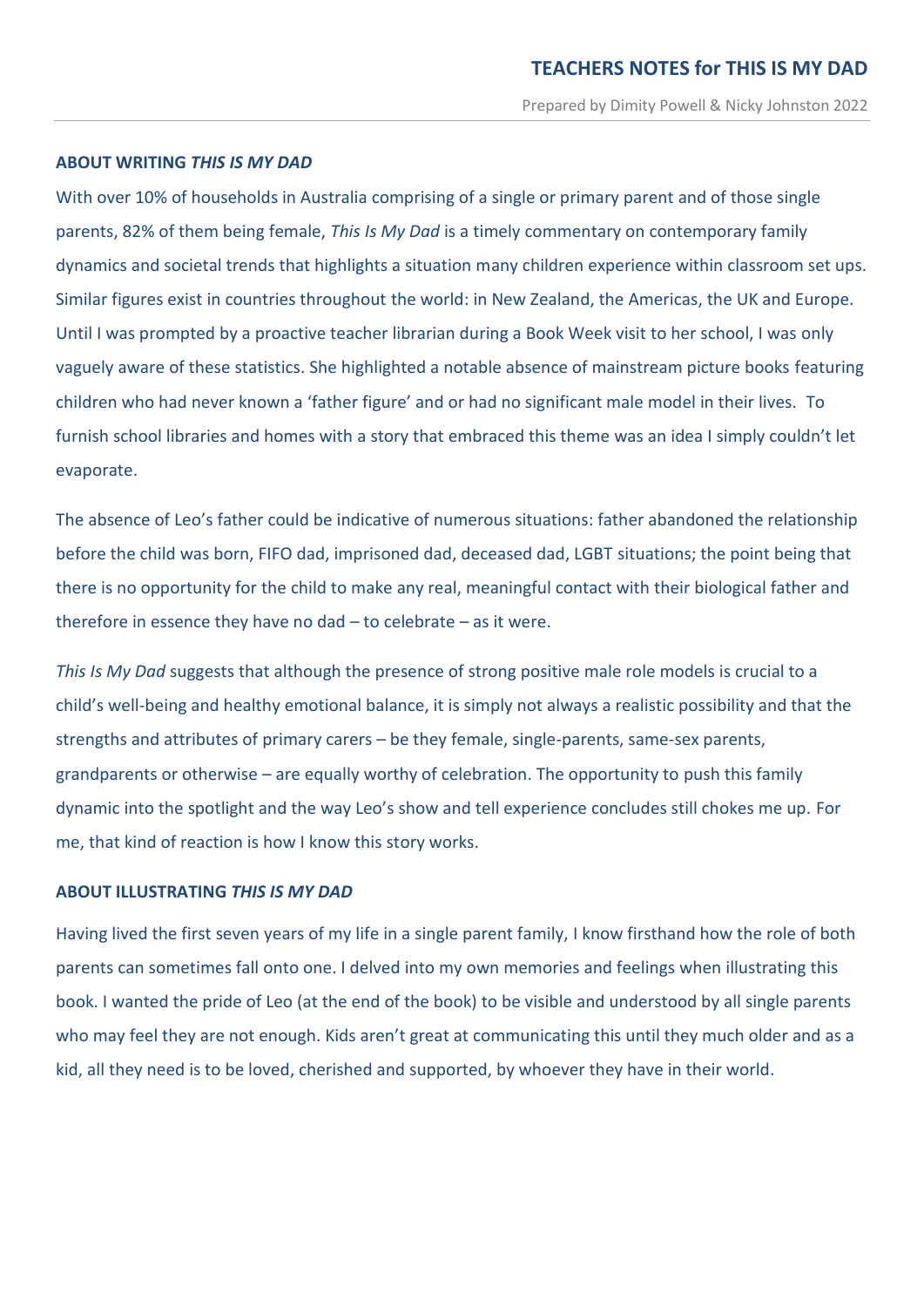## **TEACHING POINTS & ACTIVITIES**

This book may be used in whole class, small group or independent learning activities in schools.

Please note, the following suggestions and activities are suited to a variety of year levels spanning Foundation to Year 6 primary aged children. Some activities may be applicable to early secondary school students, as well. Where possible, Australian [Curriculum](http://www.australiancurriculum.edu.au/) goal codes have been included which address Foundation to Year 2 curriculum learning outcomes and apply directly to the targeted audience intended for this book,  $(4 - 9$  years).

### **Knowledge and Literal Understanding**

- Before Reading (Interpreting, analyzing, evaluating / **[ACELY1660](https://www.australiancurriculum.edu.au/Search/?q=ACELY1660)**)
	- Show the cover to the class and ask the students what they think the book might be about.
	- Read the back cover blurb. Does this give them more of an idea of what the book could be about?
	- Ask students if they can recognize the setting of this story from the cover image.
- During Reading
	- Ask students if Leo reminds them of anyone they know: a friend, a sibling, themselves perhaps.
	- What is their first impression of Leo? Do they regard him as happy, shy, worried, outgoing or friendly?
	- What changes does Leo experience during the story?
	- Discuss why they think Leo is at first excited to deliver his Show and Tell topic but then becomes worried and withdrawn.
	- Ask students how they perceive Leo's situation. Do they think he is happy? Or anxious, embarrassed or worried.

### **Inferential and Critical Thinking**

- After Reading (Responding to literature / **[ACELT1783](http://www.scootle.edu.au/ec/search?accContentId=ACELT1783)**, **[ACELT1582](http://www.scootle.edu.au/ec/search?q=ACELT1582&field=title&field=text.all&field=topic)**, **[ACELT1578](http://www.scootle.edu.au/ec/search?q=ACELT1578&field=title&field=text.all&field=topic)**)
	- Ask students how they think Leo views his family and friends by the end of the story.
	- What are the students' impressions of his mother? Does she seem 'normal' to them or unusual?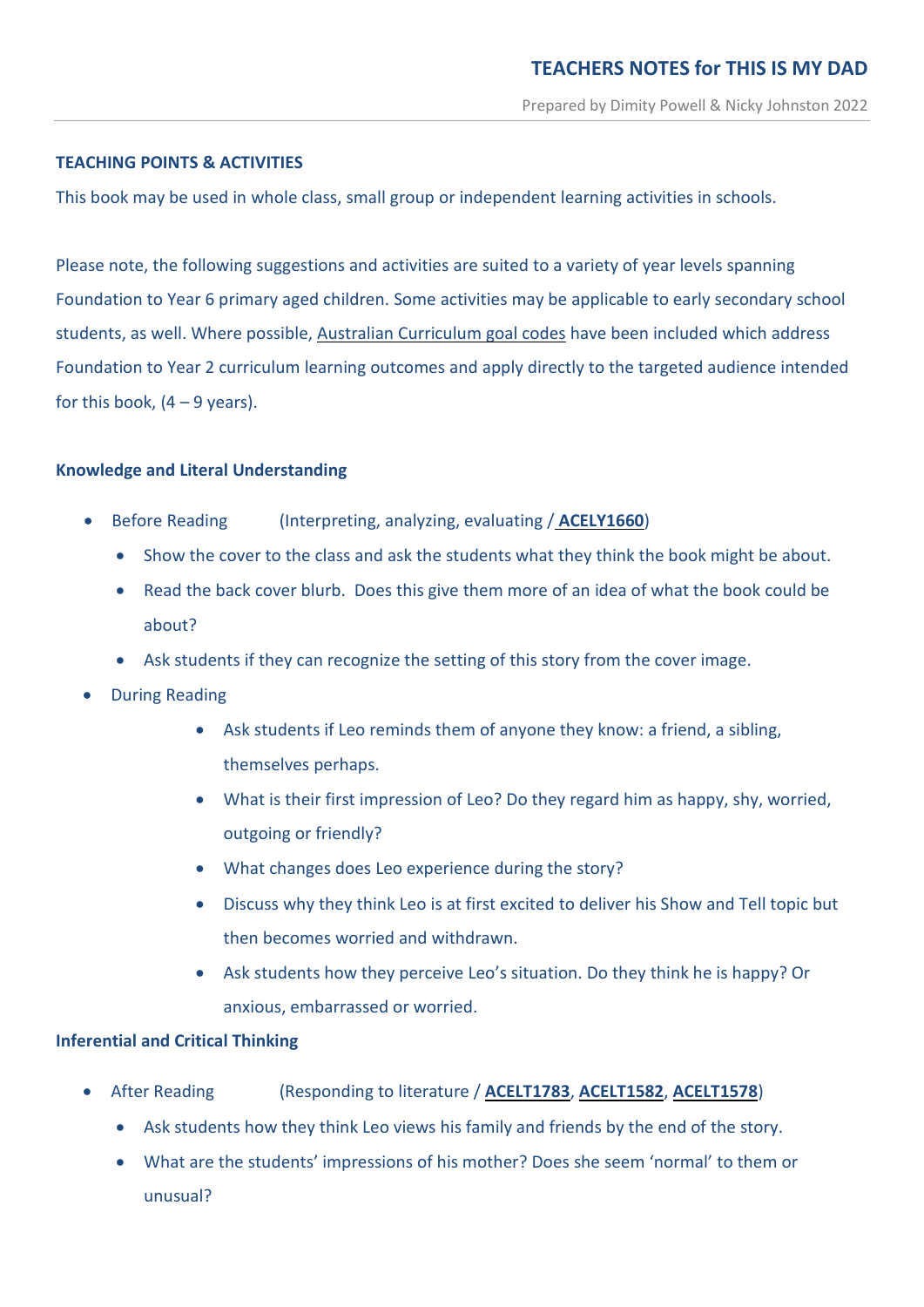- Are they relieved that Leo found a way to deliver his Show and Tell presentation? Are they happy for him? If so, why?
- Do they find the ending: satisfying, touching, hopeful, predictable, a surprise, comforting, or a relief?
- Gently enquire if any of the students have ever experienced moments of anxiety like Leo when faced with doing something seemingly impossible? Discuss how it made them feel.
- What did Leo do to overcome the problem of not having a father to talk about?
- Examine the similarities between Leo's character, his family and school friends with their own relationships.
- Whom do students regard as the main character of the story? Who are the sub or secondary characters?
- Why are the sub characters important to the story?
- How do they support Leo and help him learn from him situation?
- How does Leo's imagination contribute to the story?

## **CROSS-CURRICULAR DISCUSSION AND IDEAS**

### **ENGLISH LITERACY SKILLS**

Vocabulary (Language for interaction/ **[ACELA1462](http://www.scootle.edu.au/ec/search?q=ACELA1462&field=title&field=text.all&field=topic)**)

- Alliteration give examples from the story.
- Repetition where and why is it used?

Grammar (Expressing and developing ideas / **[ACELA1786](http://www.scootle.edu.au/ec/search?q=ACELA1786&field=title&field=text.all&field=topic)**, **[ACELA1451,](http://www.scootle.edu.au/ec/search?q=ACELA1451&field=title&field=text.all&field=topic) [ACELA1462](http://www.scootle.edu.au/ec/search?q=ACELA1462&field=title&field=text.all&field=topic)**)

- Names can mean many different things. What do they think the main character's name, Leo refers to? (Lion, strong and friendly, determined?) How is this shown through his personality in the story?
- Discuss how the punctuation used enhances the flow and drama of the story.
- Do certain words and adjectives link to the action sequences and emotions depicted in the illustrations? If so, which ones?
- Identify some of the metaphors and similes (figurative language) the author uses and discuss their meanings. For example; *waded through oceans of photos.*
- Encourage students to identify some of the adjectives used. Can they suggest other words or ways to describe Leo's worries?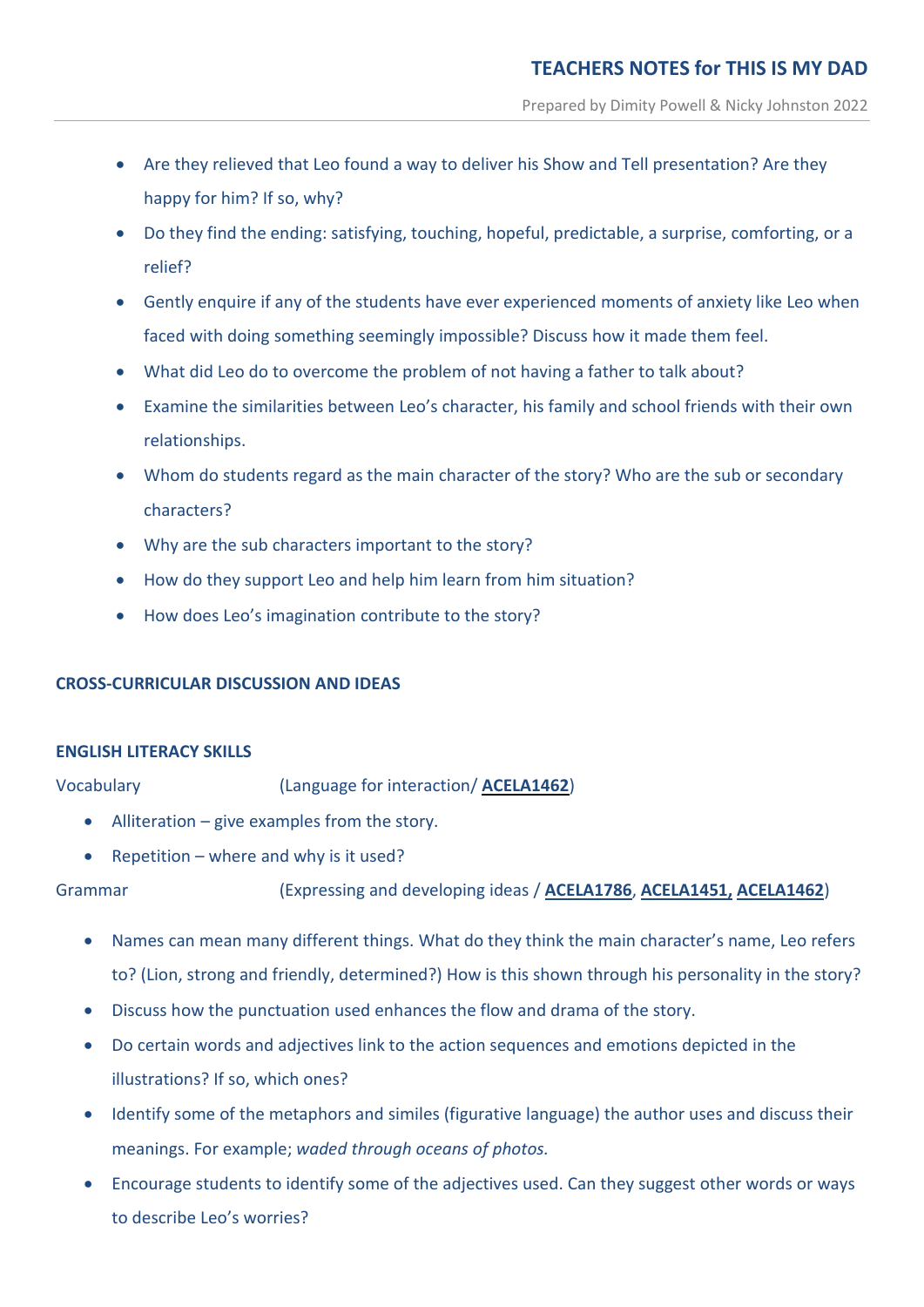There is very little dialogue shown in this story. Why do students think this is? Does it make the story easier or less easy to follow?

## Comprehension (Wellbeing / **[ACPPS005,](https://www.australiancurriculum.edu.au/Search/?q=ACPPS005) [ACELT1581](https://www.australiancurriculum.edu.au/Search/?q=ACELT1581)**)

- Get students to name the sequence of events in this story. Attempt this via:
	- o Listing them as a group.
	- o Writing out key sentences from the story, cutting them out and then getting students to arrange in order.
	- o Illustrating scenes in correct order of occurrence.
- Discuss how it would affect the feeling and outcome of the story if it began at a different point in time, i.e. with Leo trying to write his Show and Tell presentation or at the end with him presenting it.
- Do the illustrations follow the story? Do they enhance it, if so, how?
- At which point or points do Leo's emotions change? How many times does this occur?
- Were students able to predict what would happen next? Name the clues in the text and pictures? If not expected, how did it make them feel? Were they ever anxious about what could happen next?
- What do they think happens after Leo completes his presentation?
- Make a list of the various emotions and the adjectives that describe them that Leo is experiencing e.g. lonely, worried, embarrassed, ashamed, strange, different, proud, happy…
- Discuss whether students feel this is a sad story, an anxious one or a happy one and encourage them to give reasons based on the words and images used.

## Writing (Examining literature / **[ACELT1584](http://www.scootle.edu.au/ec/search?q=ACELT1584&field=title&field=text.all&field=topic)**)

- Identify whose point of view (POV) the story is written in.
- Attempt to write the story from a different POV: Leo's mother, Leo's classmate, Leo's neighbour.
- Get students to choose a scene and rewrite it using dialogue.
- Define the difference between dialogue and internal thought and how it is shown in the narrative. Where does Leo use the latter and how does it make the reader feel about him?
- Ask students to work in groups or pairs to create an Acrostic Poem using story words such as: HAPPY, PROUD, FATHER, SHOW, TELL, PRESENTATION. Share with the class and compare.
- Write a book review of the story using the [WORKSHEET 1 Book Review](https://dimitypowell.com/wp-content/uploads/2021/07/Book-Review-Worksheet-1-TIMD.pdf)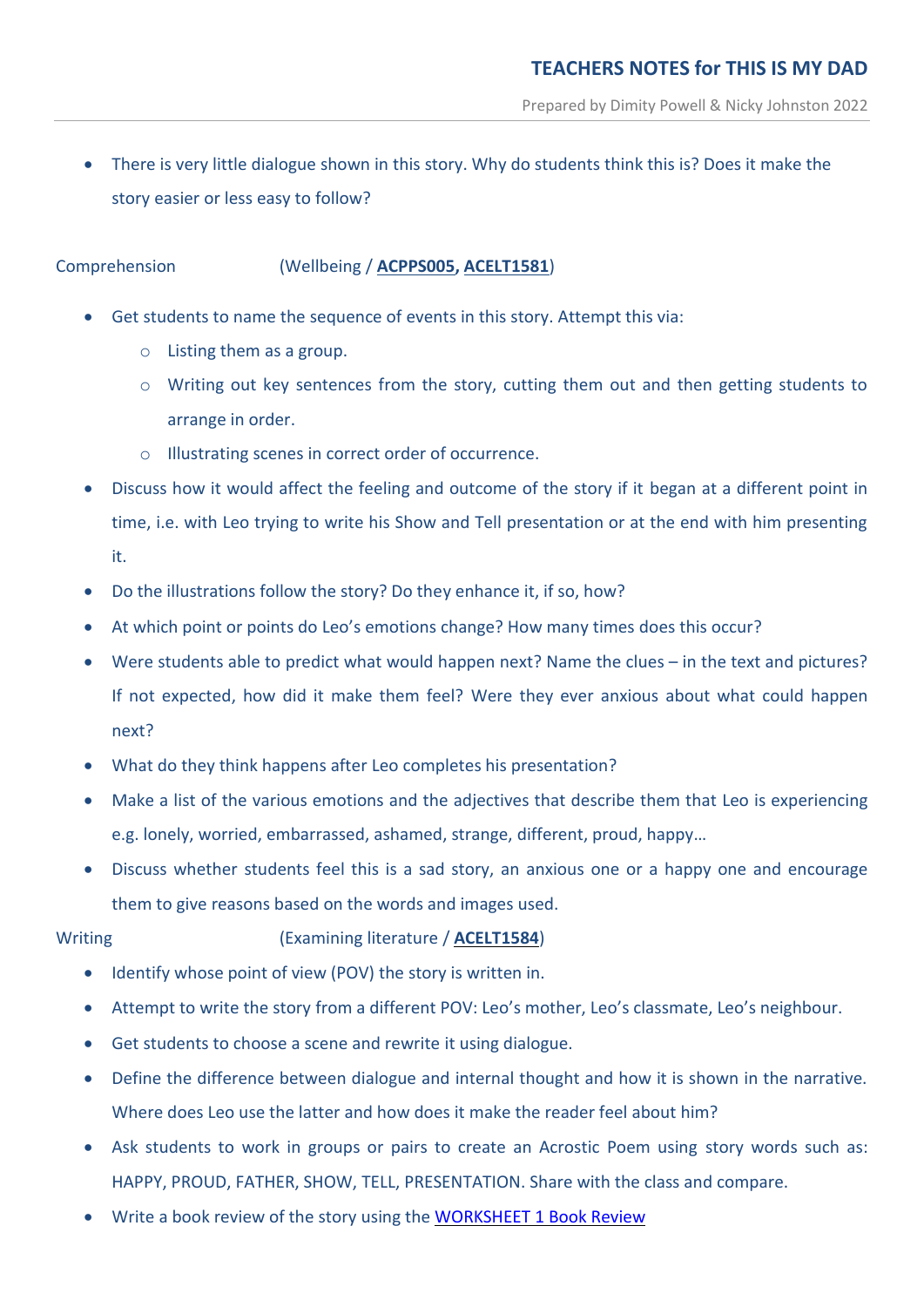Literature and Media (Responding to literature / **[ACELT1582,](http://www.scootle.edu.au/ec/search?q=ACELT1582&field=title&field=text.all&field=topic) [ACELT1583](http://www.scootle.edu.au/ec/search?q=+ACELT1583&field=title&field=text.all&field=topic)**)

- Enquire whether students have ever seen information, news articles, and YouTube videos etc. that depict single parent families in a certain way. What are their thoughts on these? Do they feel they mirror their own situations / experiences?
- Ask students to name cartoons, books, fairy tales or movies that have similar themes to *This Is My Dad* or feature characters with single parents e.g.: *Sherman and Mr Peabody, Finding Nemo, Mavis from Hotel Transylvania, Belle from Beauty and the Beast, Toy Story, Mrs Doubtfire, Forest Gump, Horton Hatches the Egg, The Invisible String, Family Forest.*
- Define which ones stick most in their memories and discuss why? Is it because of the way they make them feel or perhaps because they can relate to them, for example?
- Consider how they end. Do all emotional tales end with uncertainty or on a happier note? If they think so, ask why they think this is.
- Which have the better endings? Which ones do students prefer most? Debate what makes a good ending and why that is important.

## **VISUAL LITERACY** (Expressing and developing ideas / **[ACELA1453](http://www.scootle.edu.au/ec/search?q=ACELA1453&field=title&field=text.all&field=topic)**)

- Search for the visual clues the illustrator includes in the story to show a change of:
	- o Emotion / action
	- o Time / situation
- How do the end pages make students feel? What do they project about this story?
- How do the illustrations depict the personalities of the characters, notably Leo's, and what they are experiencing?
- Examine the perspective and angles used in the illustrations.
	- o How does the use of altered or unusual perspectives enhance the story experience?
- How do the background patterns and colours influence the mood or feeling of the illustration?
- What direction do most of the illustrations flow to and from? When does this direction change? How does this influence the story and what does it tell us about the main character?
- How do certain colours make students feel? How can they apply these feelings to this story?
- Discuss the use of colours to project or symbolise emotion and a change of circumstances in this story. (Used with Visual Arts and Craft)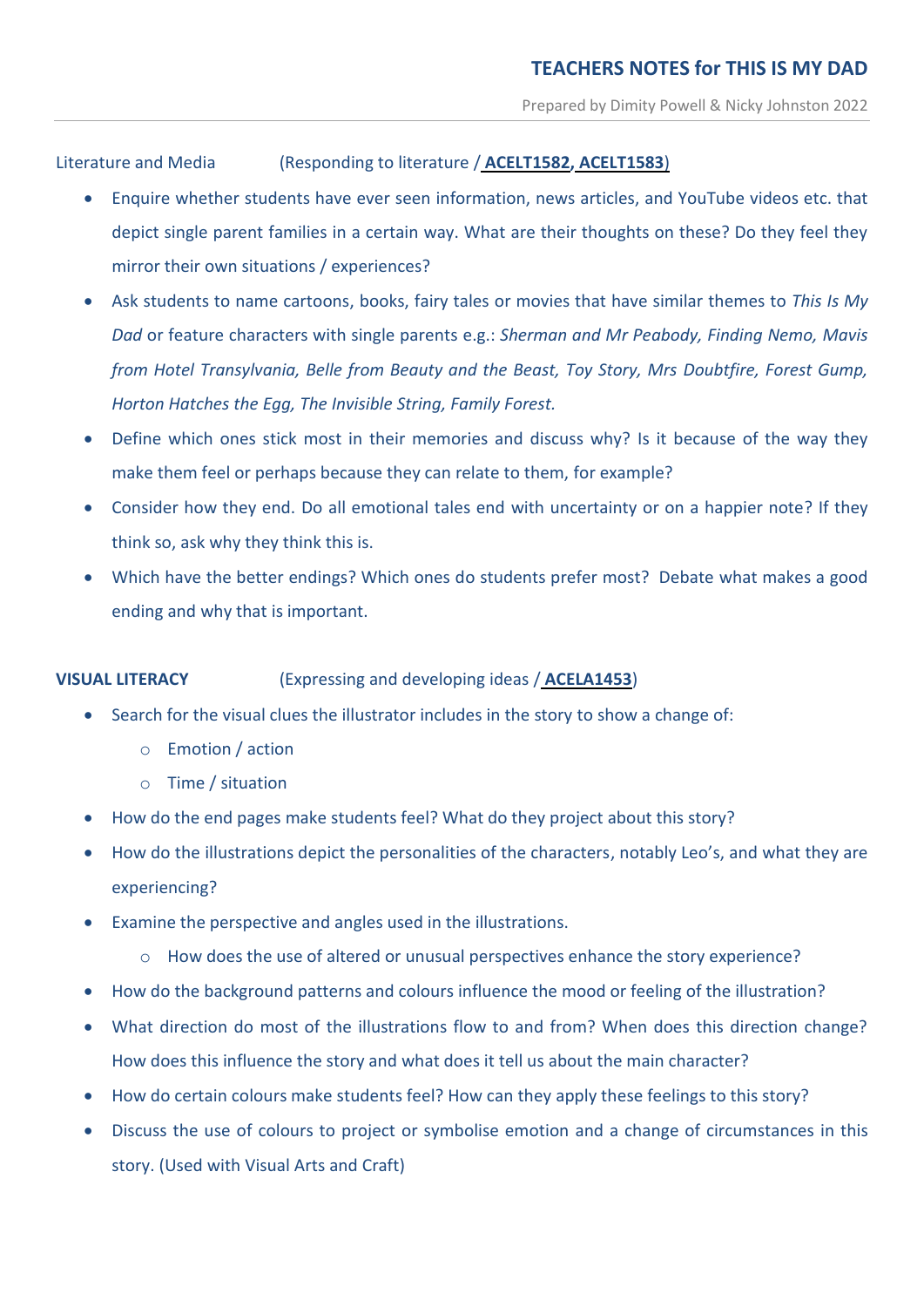- Identify the predominant colour palette, and then list emotions to match those colours. Use their location in the story and the associated text to help identify matches. [WORKSHEET 4](https://dimitypowell.com/wp-content/uploads/2021/07/Colours-Match-Emotions-Worksheet-4-TIMD.pdf) Matching [Emotions to Colours.](https://dimitypowell.com/wp-content/uploads/2021/07/Colours-Match-Emotions-Worksheet-4-TIMD.pdf)
- Ask students to draw their own favourite thing that gives them a sense of comfort and security. It might be a toy or object or even a pet. (Used with Visual Arts and Crafts)

**MATHEMATICS** (Probability/Chance, Shape, Numbers and Patterns **[ACMSP024](http://www.scootle.edu.au/ec/search?accContentId=ACMSP024&learningarea=%22Mathematics%22&userlevel=%281%29)**, **[ACMMG042,](http://www.scootle.edu.au/ec/search?accContentId=ACMMG042&learningarea=%22Mathematics%22&userlevel=%282%29) [ACMNA035](http://www.scootle.edu.au/ec/search?accContentId=ACMNA035&learningarea=%22Mathematics%22&userlevel=%282%29)**)

- Chance and Probability
	- o Explore the likelihood of Leo feeling more secure and confident when next faced with talking about his parents vs. feeling continued anxiety about his absent father.
- Shapes
	- o Identify the geometric shapes and symbols used throughout the illustrations e.g. hearts, stars, rectangles, circles, squares etc.
	- o Count them and examine their use in the illustrations (e.g. photo frames, bookshelves). Is it deliberate or incidental?
	- o Discuss how certain shapes could produce certain subliminal impressions, e.g. order, calm, joy, confusion and loss.
- Discuss the presence of patterns. Can students spot any mama's apron, wall paper design, bedspread etc.?
- Spatial awareness. Have students complete a **[custom](https://dimitypowell.com/virtual-jigsaw-puzzles/) made jigsaw puzzle** (**try the** *This Is My [Dad](https://www.jigsawexplorer.com/online-jigsaw-puzzle-player.html?url=aHR0cHM6Ly9pMS53cC5jb20vZGltaXR5cG93ZWxsLmNvbS93cC1jb250ZW50L3VwbG9hZHMvMjAyMS8wOS9UaGlzLUlzLU15LURhZC1zdWJ0aXRsZS1WLmpwZz9zc2w9MQ~~&cred=VGhpcyBJcyBNeSBEYWQgcGljdHVyZSBib29rIGJ5IERpbWl0eSBQb3dlbGwgYW5kIE5pY2t5IEpvaG5zdG9u&credu=aHR0cHM6Ly9kaW1pdHlwb3dlbGwuY29tL3ZpcnR1YWwtamlnc2F3LXB1enpsZXMv&nop=100&color=coral)* **jigsaw [puzzle!\)](https://www.jigsawexplorer.com/online-jigsaw-puzzle-player.html?url=aHR0cHM6Ly9pMS53cC5jb20vZGltaXR5cG93ZWxsLmNvbS93cC1jb250ZW50L3VwbG9hZHMvMjAyMS8wOS9UaGlzLUlzLU15LURhZC1zdWJ0aXRsZS1WLmpwZz9zc2w9MQ~~&cred=VGhpcyBJcyBNeSBEYWQgcGljdHVyZSBib29rIGJ5IERpbWl0eSBQb3dlbGwgYW5kIE5pY2t5IEpvaG5zdG9u&credu=aHR0cHM6Ly9kaW1pdHlwb3dlbGwuY29tL3ZpcnR1YWwtamlnc2F3LXB1enpsZXMv&nop=100&color=coral)** Use different numbers of pieces to increase difficulty and time how long it takes to complete based on level of difficulty. Is it easier or no different beginning with the border pieces already set up?

## **THE ARTS**

## **VISUAL ARTS / CRAFT** (Visual Arts / Communicating ideas **[ACAVAM108](https://www.australiancurriculum.edu.au/f-10-curriculum/the-arts/visual-arts/?year=12755&capability=ignore&capability=Literacy&capability=Numeracy&capability=Information+and+Communication+Technology+%28ICT%29+Capability&capability=Critical+and+Creative+Thinking&capability=Personal+and+Social+Capability&capability=Ethical+Understanding&capability=Intercultural+Understanding&priority=ignore&priority=Aboriginal+and+Torres+Strait+Islander+Histories+and+Cultures&priority=Asia+and+Australia%E2%80%99s+Engagement+with+Asia&priority=Sustainability&elaborations=true&elaborations=false&scotterms=false&isFirstPageLoad=false#cdcode=ACAVAM108&level=F-2)**)

- Draw a [dragon!](https://www.youtube.com/watch?v=Lw3ZKies7GQ&t=40s) Use the instructions included on Dimity's [YouTube](https://www.youtube.com/channel/UCFgJLJu4WVjGP7W_2HfJf6g?view_as=subscriber) channel or in this [video](https://www.youtube.com/watch?v=Lw3ZKies7GQ&t=40s) link. Experiment with different colours and shapes to change the style of your dragon. Change your 'cute' dragon into a more ferocious one!
- Try drawing a space alien. Use your imaginations instead of a tutorial instruction.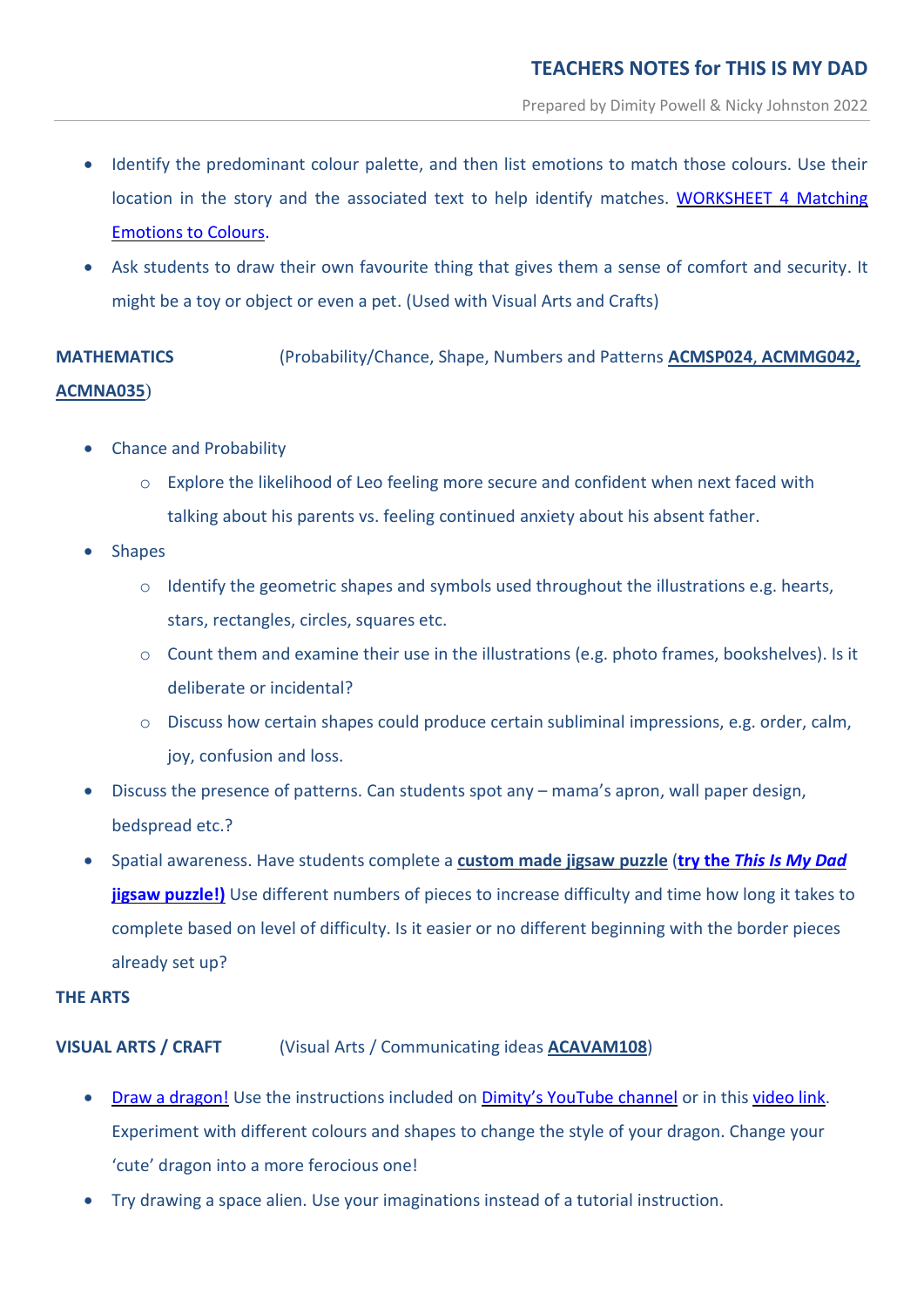- Make your own [Frisbee!](https://www.youtube.com/watch?v=nOza8x7Y1t8&list=LL&index=7) Use the instructions included on Dimity's [YouTube](https://www.youtube.com/channel/UCFgJLJu4WVjGP7W_2HfJf6g?view_as=subscriber) channel or in this [video](https://www.youtube.com/watch?v=nOza8x7Y1t8&list=LL&index=7) [link.](https://www.youtube.com/watch?v=nOza8x7Y1t8&list=LL&index=7) (Use with Science and Health and Physical Education)
- Using [colouring-in](https://dimitypowell.com/this-is-my-dad-downloadable-fun/) templates and worksheets found online and throughout these notes, use colours to show the different levels of emotion in the various scenes.
- Invite students to name their favourite colour and explain why. (Use with Visual Literacy)
- Ask students which page (spread) of the story they feel is the most dramatic or moving one and how it makes them feel? (This is known as the Blue page in picture books) In what part of the story does this page occur?
- Which spread do they consider the saddest?
- Which do they deem is the happiest page?
- Ask students to draw their own favourite activities or past times using their favourite colours. (Use with Visual Literacy)

**MUSIC** (Communicating and interacting, wellbeing, Music **[ACPPS020](https://www.australiancurriculum.edu.au/f-10-curriculum/health-and-physical-education/?year=12994&strand=Personal%2C+Social+and+Community+Health&strand=Movement+and+Physical+Activity&capability=ignore&capability=Literacy&capability=Numeracy&capability=Information+and+Communication+Technology+%28ICT%29+Capability&capability=Critical+and+Creative+Thinking&capability=Personal+and+Social+Capability&capability=Ethical+Understanding&capability=Intercultural+Understanding&priority=ignore&priority=Aboriginal+and+Torres+Strait+Islander+Histories+and+Cultures&priority=Asia+and+Australia%E2%80%99s+Engagement+with+Asia&priority=Sustainability&elaborations=true&elaborations=false&scotterms=false&isFirstPageLoad=false#cdcode=ACPPS020&level=1-2), [ACAMUM082](http://www.scootle.edu.au/ec/search?accContentId=ACAMUM082)**)

- Listen to and watch the Book [Trailer](https://www.youtube.com/watch?v=NgWxDgJnHpY) for this story. What type of music is used? How does it make students feel?
- What types of instruments suggest anxious feelings? Excitement? Joy? Does the pace of the music dictate the feeling of this mini movie?
- Do students think background music is important for relaying the feel of the story and suggesting what it could be about? Do they think instrumental background music is enough or if a song with lyrics should be used instead; what would they choose?
- Can music trigger certain memories? Ask students if they have a particular song that elicits strong memories, good or bad. (Use with Science)
- Encourage students to name instruments or music styles that describe the various movements, vocal sounds and habits of a person who is anxious, scared, embarrassed, nervous or proud.

## **DRAMA** (Language for interaction, Drama **[ACELA1787](https://www.australiancurriculum.edu.au/Search/?q=ACELA1787)**, **[ACADM027](http://www.scootle.edu.au/ec/search?accContentId=ACADRM027)**)

- Using dragons, aliens, toys or even sock puppets get students to re-enact the story. Rig up a small stage to facilitate this. (Use with Visual Arts and Crafts)
	- o Enlist someone to be the narrator.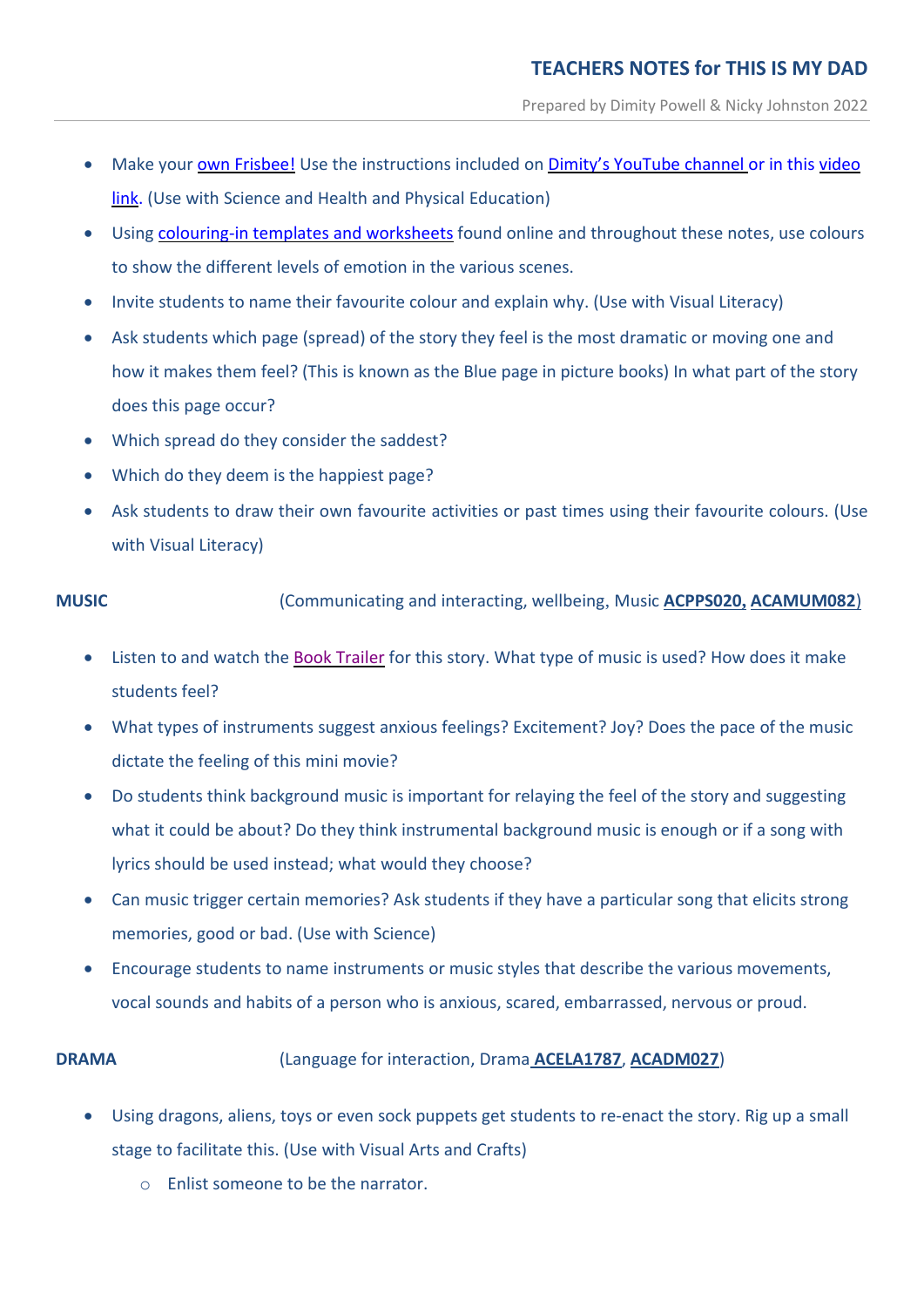- Get students to experiment with how to manipulate the puppets to show the different emotions and voices used in the story. Cover:
	- o Body Language
	- o Stage position
	- o Influence of music to the performance when to use it to inject drama or relief for the audience.
- Re-enact the story with students but not using words or a narrator, just music to accentuate the:
	- o 'Light and shade' moments of the story
	- o Show scene changes
	- o Mood changes (use with Music).

## **SOCIAL SCIENCE** (Social Health **[ACPPS005,](https://www.australiancurriculum.edu.au/Search/?q=ACPPS005) [ACPPSO17,](https://www.australiancurriculum.edu.au/Search/?q=ACPPS017) [ACELA1787,](https://www.australiancurriculum.edu.au/Search/?q=ACELA1787) [ACPPS020](https://www.australiancurriculum.edu.au/f-10-curriculum/health-and-physical-education/?year=12994&strand=Personal%2C+Social+and+Community+Health&strand=Movement+and+Physical+Activity&capability=ignore&capability=Literacy&capability=Numeracy&capability=Information+and+Communication+Technology+%28ICT%29+Capability&capability=Critical+and+Creative+Thinking&capability=Personal+and+Social+Capability&capability=Ethical+Understanding&capability=Intercultural+Understanding&priority=ignore&priority=Aboriginal+and+Torres+Strait+Islander+Histories+and+Cultures&priority=Asia+and+Australia%E2%80%99s+Engagement+with+Asia&priority=Sustainability&elaborations=true&elaborations=false&scotterms=false&isFirstPageLoad=false#cdcode=ACPPS020&level=1-2)**)

- Discuss the notion of family dynamics, namely single parent families. Do the students understand:
	- o What it means?
	- o The various different examples: blended families, same gender families, multiple etc.?
	- o Why there are so many different variants of family structure? (Use with Inferential and Critical Thinking)
- Invite children to discuss how they feel when asked to speak in front of fellow classmates, either formally or in a Show and Tell situation. Are these feelings considered positive or negative? Discuss why.
	- o Explore the differences between self-esteem, confidence, self-doubt, apprehension.
- If negative, explore ways they can use to overcome feelings of: anxiety, nervousness, fear.
- Get students to discuss how they feel when they are faced with certain situations they may not be able to control e.g. changes in family situation, new things, being outside of their comfort zones, public speaking.
- Leo feels stricken at times because he is looking for something he cannot find. Discuss this emotion and how it affects him, his family, society as a whole based on recent world history (global pandemics).
	- o Ask how students feel when something makes them feel frustrated. Get them to list some of the ways or things that would help them feel less frustrated. Explore ways to cope with bad feelings: writing / drawing them down, stepping back and counting to ten, meditation,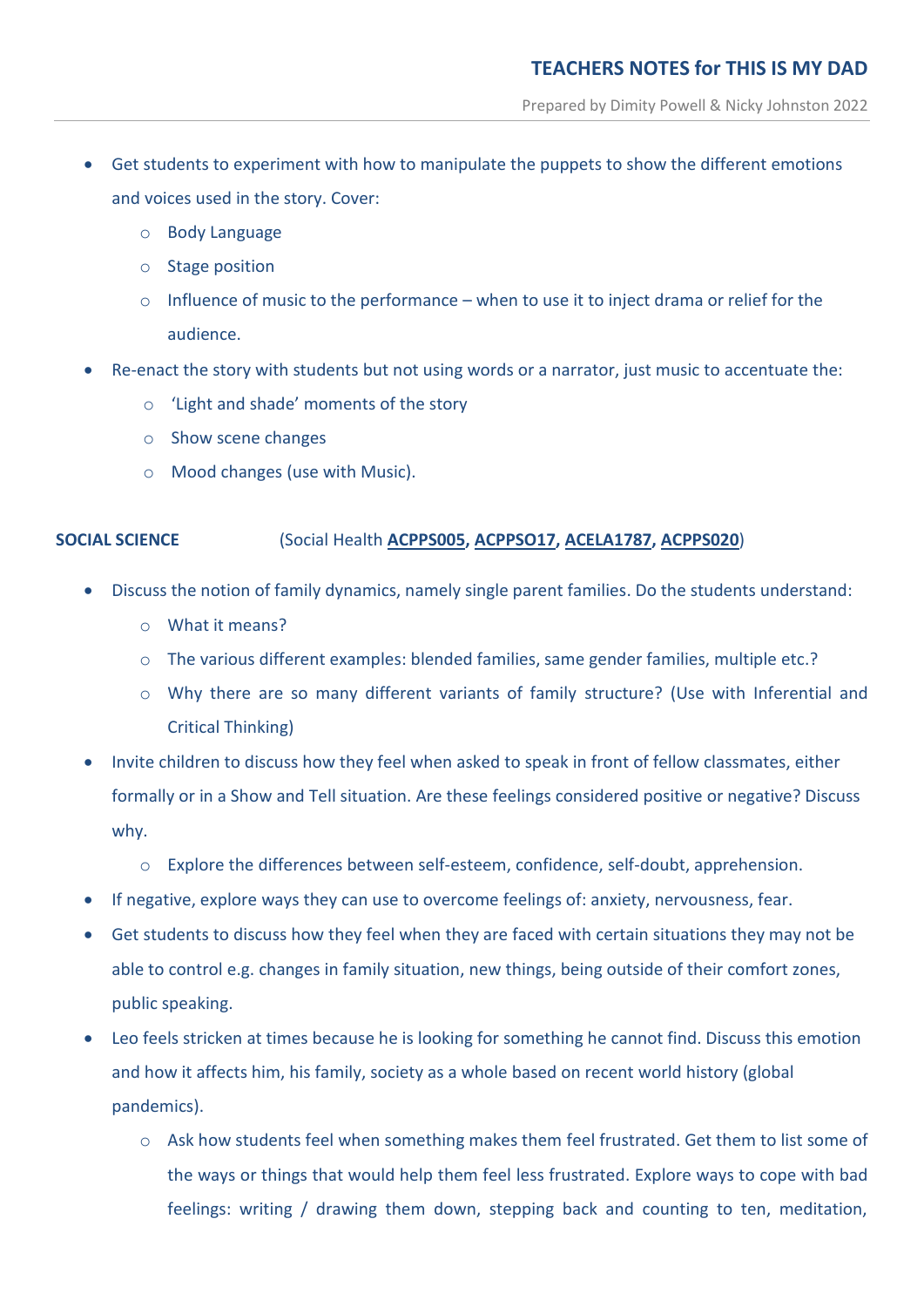talking about them, engaging in your favourite activity, burning energy, crying, telling jokes, sharing your anxieties with someone you trust… and so on. [WORKSHEET 2 Safe People.](https://dimitypowell.com/wp-content/uploads/2021/07/Safe-People-Worksheet-2-TIMD.pdf)

- Despite a failure to find evidence of his dad and anxiety over what he could talk about, Leo does not give up. Discuss the attributes of tenacity, perseverance and courage.
- '*Leo suddenly had an idea.'* Leo eventually realizes he does not have to stick with convention to deliver a winning Show and Tell presentation. Discuss what prompted this and how he approaches it. Invite students to comment on whether they think it is a clever, appropriate and satisfying solution. (Use with Contemporary Society)
- Leo's mother is a children's author. Discuss the terms: job, occupation and volunteer, and invite students to describe the occupations of their parents or primary care givers.
	- o Do students associate various occupations with various genders?
	- o Explore the difference between volunteer work and paid work.
- Ask students what they'd like to do or be when they grow up!
- Arrange a *What Does Your Parent Do* show and tell, perhaps involving parents and care givers!
- Use [WORKSHEET](https://dimitypowell.com/wp-content/uploads/2021/07/Guess-My-Occupation-Worksheet-3-TIMD-.pdf) 3 Guess My Occupation and [WORKSHEET](https://dimitypowell.com/wp-content/uploads/2021/07/Important-People-Tree-Worksheet-5-TIMD.pdf) 5 Important People in My Life to stimulate and reinforce occupational roles and create visual portrayals of family trees respectively.

## **SCIENCE, NATURAL SCIENCE (STEM)**

- Leo desperately wanted someone to throw Frisbees with. Discuss what students could do if they:
	- o Don't have someone to play with.
	- o Don't have a commercial Frisbee of their own.
- Make your own [Frisbee.](https://www.youtube.com/watch?v=nOza8x7Y1t8&list=LL&index=8) (Use with Visual Arts and Crafts)
- Experiment with different:
	- o Designs round, with a central hole or without etc.
	- o Materials paper plates, cardboard, plastic plates etc.
	- o Hand holds and throwing positions, e.g. horizontal vs. over arm throw.
	- Which designs flew better / farther than others? Examine why?
	- Discuss the results? Were they expected, a surprise, hard to believe?
	- Explore other ways to improve aerodynamics.
- Consider the five senses and how music, smells and words can stimulate and trigger memories.
	- o Hypothesize why they think this is and then research the answer.